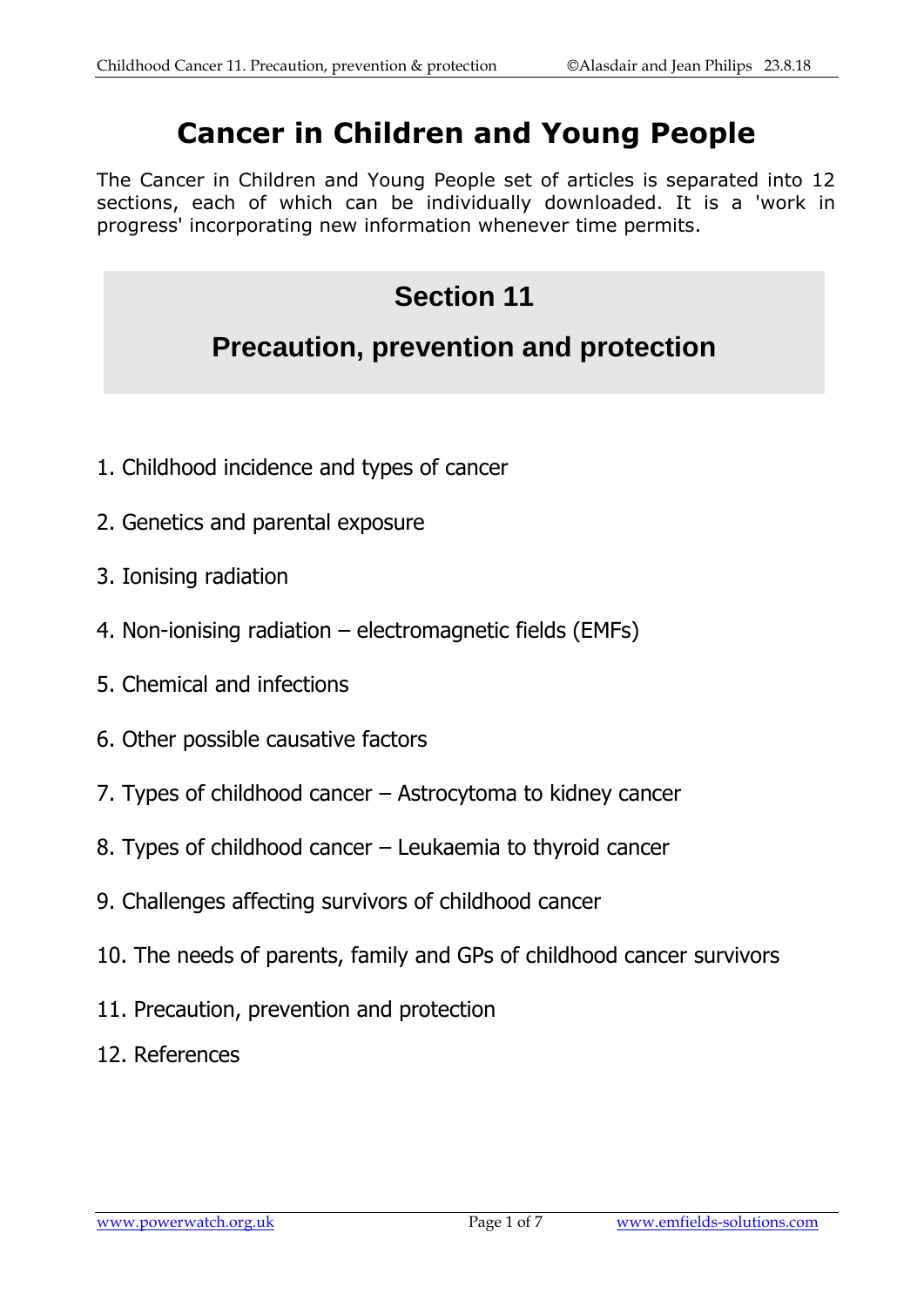The quality of life for cancer survivors may be improved by behaviours that promote health and well-being. These include a healthy diet, exercise, a healthy weight and regular medical and dental checkups. Avoiding behaviours that are damaging to health is also important. Getting vaccinations for hepatitis A & B may help protect the liver. Smoking, excess alcohol use, illegal drug use, being exposed to sunlight, or not being physically active may worsen organ damage related to treatment and may increase the risk of second cancers.

S Wu [\(2016\)](https://www.ncbi.nlm.nih.gov/pubmed/26675728) concluded that cancer risk is heavily influenced by extrinsic factors. These results are important for strategizing cancer prevention, research and public health. Not only is the information essential for the prevention of cancer, but also for continuing health and wellbeing for survivors of cancer.

## **Atopic dysfunction (allergies)**

The raised immunosurveillance in atopic individuals might protect against the development of some diseases, including brain tumours (Harding [\(2008\).](http://www.ncbi.nlm.nih.gov/pubmed/18042376?ordinalpos=2&itool=EntrezSystem2.PEntrez.Pubmed.Pubmed_ResultsPanel.Pubmed_RVDocSum) Children who suffered from asthma and eczema, amongst other atopic conditions, showed a reduction in risk for medulloblastoma and PNET (Harding [2008\).](http://www.ncbi.nlm.nih.gov/pubmed/18042376?ordinalpos=2&itool=EntrezSystem2.PEntrez.Pubmed.Pubmed_ResultsPanel.Pubmed_RVDocSum)

A history of allergies (including asthma, eczema hay fever, food or drug allergies, or hives) has been found (Schüz [1999,](http://www.ncbi.nlm.nih.gov/pubmed/10408870) [2003,](http://www.ncbi.nlm.nih.gov/pubmed/12673688) Wen [2000,](http://www.ncbi.nlm.nih.gov/pubmed/10843442) Jourdain-Da Silva [2004,](http://www.ncbi.nlm.nih.gov/pubmed/14710221) Rosenbaum [2005,](http://www.ncbi.nlm.nih.gov/pubmed/15787890) Hughes [2007\)](http://www.ncbi.nlm.nih.gov/pubmed/17390373) to have a protective effect against leukaemia, even amongst siblings (Wen [2000\)](http://www.ncbi.nlm.nih.gov/pubmed/10843442). Heck [\(2009\)](http://www.ncbi.nlm.nih.gov/pubmed/19159399) found a link between allergies and a reduced risk of developing neuroblastoma.

A late history of asthma (Spector [2004\)](http://www.ncbi.nlm.nih.gov/pubmed/14962726) was found to increase the risk of leukaemia. A review by Linabery [\(2010\)](http://www.ncbi.nlm.nih.gov/pubmed/20228139) of 10 case-control studies concluded that both ALL and AML were associated with atopy/allergies, and inverse associations with asthma, eczema and hay fever and ALL.

Miedema [\(2012\)](http://www.ncbi.nlm.nih.gov/pubmed/22134717) found that in children with atopic eczema, specific genotypes were found more often than in control subjects and less often in children with ALL than in control subjects, supporting the immune surveillance hypothesis.

Protective associations were observed between HL and day care attendance and repeated early common infections among non-breastfed children. Protective associations were seen between NHL and birth order 3 or more, prolonged breastfeeding, regular contact with farm animals, frequent farm visits in early life and history of asthma. The authors felt that the results partly supported the hypothesis that an abnormal maturation of the immune system might play a role in childhood HL or NHL (Rudant [2011\)](http://www.ncbi.nlm.nih.gov/pubmed/21170962).

## **Birth order & multiple births**

Birth order can be used as a proxy for prenatal and postnatal exposures, such as infections and in utero hormone exposure.

Von Behren [\(2010, 2011\)](http://www.ncbi.nlm.nih.gov/pubmed/20715170) found an inverse relationship between childhood cancer risk and birth order, specifically for CNS tumours, neuroblastoma, bilateral retinoblastoma, Wilms tumour and rhabdomyosarcoma, and a slight decrease for acute lymphoid leukaemia. Altieri [\(2006\)](http://www.ncbi.nlm.nih.gov/pubmed/16835324) found a decreased risk for Hodgkin's lymphoma for children with 5 or more older siblings.

Being one of twins may reduce the risk of leukaemia (Murphy [2008\)](http://www.ncbi.nlm.nih.gov/pubmed/18300317). The reason for any possible risk reduction is unclear. Children who were multiples had a reduced risk of neuroblastoma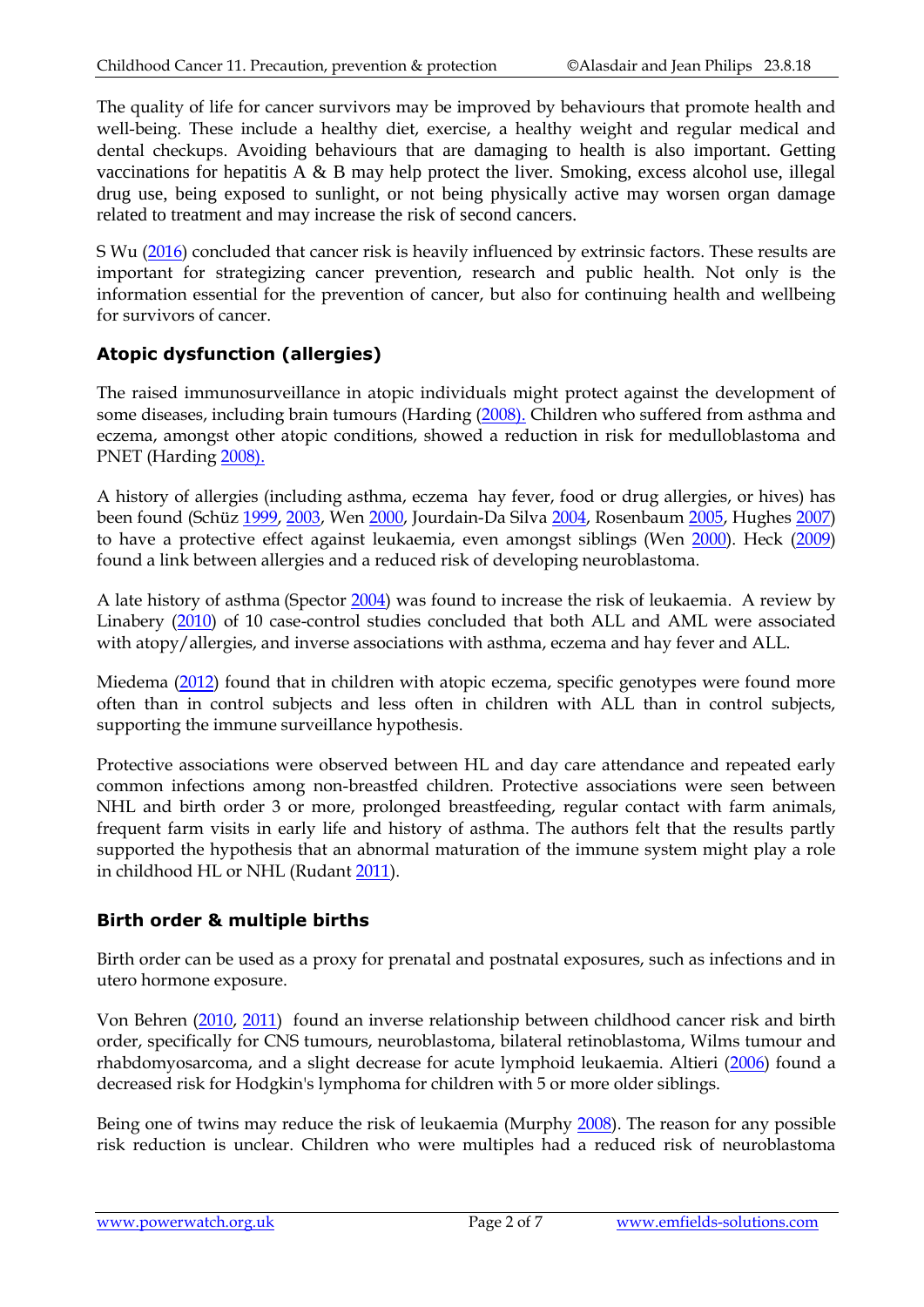(Puumala [2009\)](http://www.ncbi.nlm.nih.gov/pubmed/19124494). The authors suggested that mechanisms other than birth weight and gestational age may influence the lower risk of neuroblastoma in multiple births.

Infante-Rivard [\(2000\)](http://www.ncbi.nlm.nih.gov/pubmed/11076669) found that having a school age sibling during the first year of life was significantly protective for those older than 4 years at the time of diagnosis. Altieri [2006\)](http://www.ncbi.nlm.nih.gov/pubmed/16835324) found that having many siblings increased the risk of ALL, but if they were older, the risk was significantly decreased.

## **Breast-feeding**

There is a fairly substantial body of evidence pointing towards a protective effect against cancer of even short-term breast feeding (Smulevich [1999,](http://www.ncbi.nlm.nih.gov/pubmed/10597183) Shu [1999a,](http://www.ncbi.nlm.nih.gov/pubmed/10528028) Perrillat [2002,](http://www.ncbi.nlm.nih.gov/pubmed/11953850) McNally & Parker [2006,](http://www.ncbi.nlm.nih.gov/pubmed/16690516) Sha[w 2006,](http://www.ncbi.nlm.nih.gov/pubmed/17111258) MacArthu[r 2008,](http://www.ncbi.nlm.nih.gov/pubmed/18079130) Flores-Lujano [2009,](http://www.ncbi.nlm.nih.gov/pubmed/19707206) Greenop [2015\)](http://www.ncbi.nlm.nih.gov/pubmed/25646650) including brain tumour and neuroblastoma (Daniels [2002\),](http://www.ncbi.nlm.nih.gov/pubmed/12146844) and Wilms tumour (Saddlemire [2006\)](http://www.ncbi.nlm.nih.gov/pubmed/16633916) risk. A meta-analysis reported a relative risk of 0.76 (Kwan [2004\)](http://www.ncbi.nlm.nih.gov/pubmed/15561989). Shu [\(1999a\),](http://www.ncbi.nlm.nih.gov/pubmed/10528028) Ortega-García [\(2008\)](http://www.ncbi.nlm.nih.gov/pubmed/17999666) and Amitay [\(2015,](https://www.ncbi.nlm.nih.gov/pubmed/26030516) [2016\)](https://www.ncbi.nlm.nih.gov/pubmed/?term=27352124) found that the reduction in risk was stronger with a longer duration of breast-feeding, and Bener [\(2001,](http://www.ncbi.nlm.nih.gov/pubmed/11166151) [2008\)](http://www.ncbi.nlm.nih.gov/pubmed/18449131) concluded that long-term (longer than 6 months) was protective, especially for ALL, Hodgkin's lymphoma, and non-Hodgkin's lymphoma but short-term was associated with an increased risk of all cancers. Waly [\(2011\)](http://www.ncbi.nlm.nih.gov/pubmed/22292656) did not find any link between breastfeeding and risk of leukaemia in Oman.

Breast feeding may act in a manner similar to vaccination, stimulating the immune system. It could therefore provide a protective effect against childhood cancer.

## **Complementary and alternative medicine (CAM)**

Many parents use one or more CAM for their child in the context of cancer. The most used type of CAM is homeopathy, dietary supplements and aromatherapy. The most frequent goal for CAM use is to limit the side effects of conventional treatment. In a study by Philibert [\(2015\)](http://www.ncbi.nlm.nih.gov/pubmed/26387822) in 87.5% of the users the CAM was effective. However, some CAM such as herbal supplements could potentially cause interactions with cancer treatments, so more information about interactions would be useful for both parents and practitioners.

#### **Diet**

Evidence from one study suggests that there is a strong protective effect of consumption of oranges and bananas in early life (Kwan [2004\)](http://www.ncbi.nlm.nih.gov/pubmed/15561989). Other studies (Jensen [2004,](http://www.ncbi.nlm.nih.gov/pubmed/15280635) Petridou [2005,](http://www.ncbi.nlm.nih.gov/pubmed/16103440) McNally & Parker [2006\)](http://www.ncbi.nlm.nih.gov/pubmed/16690516) have suggested that consumption of fresh fruit and vegetables generally have a protective effect up to age 2 years (Kwan [2009\)](http://www.ncbi.nlm.nih.gov/pubmed/19618787). Consumption of yellow-orange vegetables and grains during pregnancy were associated with a reduced risk of brain tumours, including cruciferous vegetables (e.g. cabbage, brussels sprouts, broccoli, cauliflower) being associated with a decreased risk of astrocytoma (Pogoda [2009\)](http://www.ncbi.nlm.nih.gov/pubmed/19216997). The consumption of many vegetables and fruit (and protein sources Abiri [2016\)](https://www.ncbi.nlm.nih.gov/pubmed/27472187) is associated with a decreased risk of cancer. This is at least partly due to the antioxidant elements of these foods. As some processed foods are linked to cancers, non-processed, organic (to avoid chemical contamination) vegetables and fruit should be included as main ingredients in a diet to reduce the risk of cancer. Vegetables and bean-curd were both found to be protective against acute leukaemia (Liu [2009\)](http://www.ncbi.nlm.nih.gov/pubmed/19144145).

Petridou [\(2005\)](http://www.ncbi.nlm.nih.gov/pubmed/16103440) also found a decreased risk with maternal consumption of fish and seafood. Maternal consumption of fresh fish is associated with a decreased risk of astroglial tumours (Pogoda [2009\)](http://www.ncbi.nlm.nih.gov/pubmed/19216997). Jensen thought that dietary carotenoids and glutathione appeared to be important.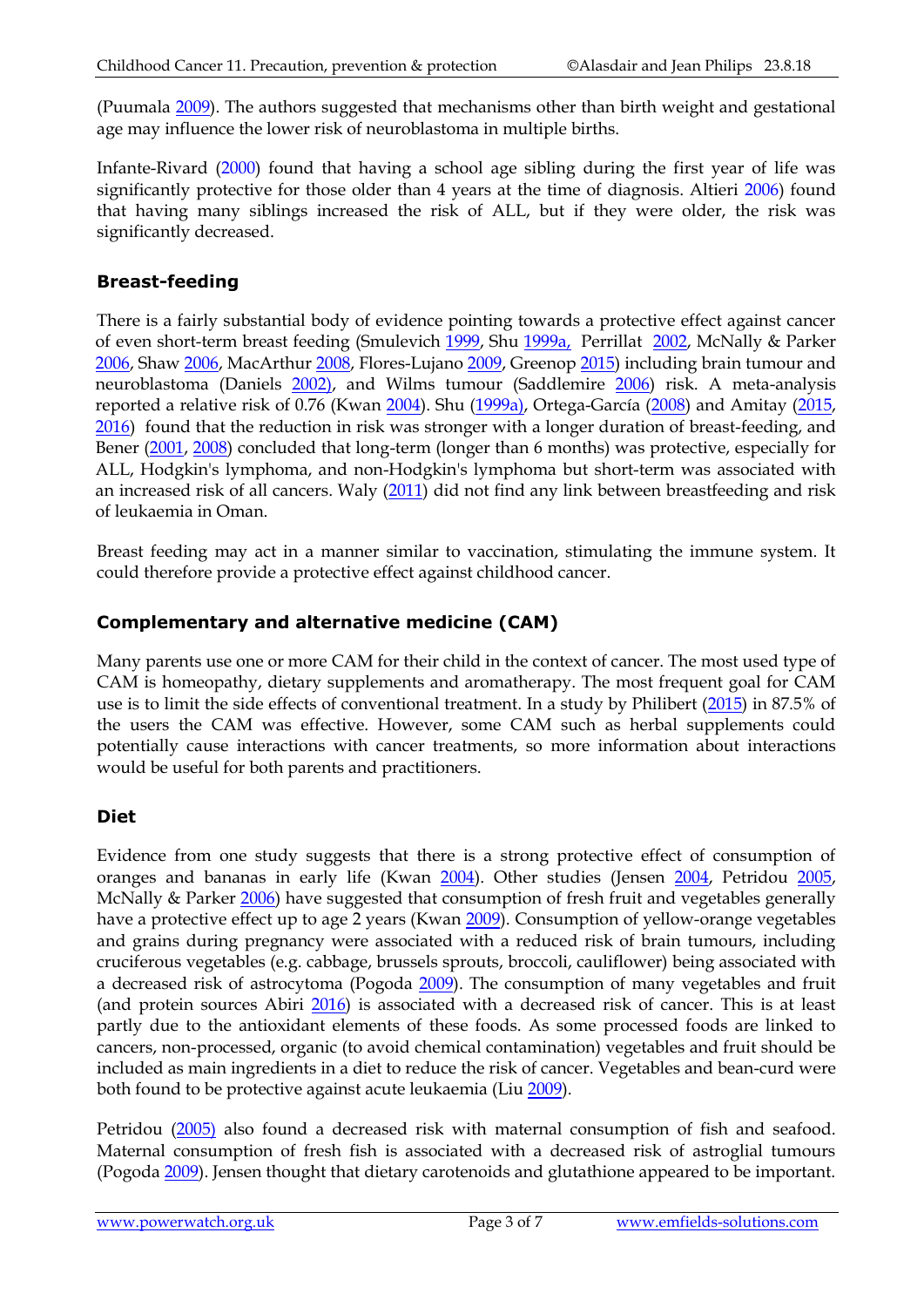Curcumin and turmeric have been shown to inhibit cancer (Alaikov [2007\)](http://www.ncbi.nlm.nih.gov/pubmed/17404048) (including childhood leukaemia) at initiation, promotional and progression stages of development (Nagabhushan 2004) in different ways (Blasius [2007\)](http://www.ncbi.nlm.nih.gov/pubmed/17404050). A mechanism for the anti-cancer effect of curcumin has been proposed by Langone [\(2012\)](http://www.ncbi.nlm.nih.gov/pubmed/21989768) who suggests that it suppresses NF-kB, inhibiting tumour-promoting proteins. A study by Banderali [\(2011\)](http://www.ncbi.nlm.nih.gov/pubmed/22179005) proposed that the inhibition of Kv11.1 activity by curcumin may lead to interference with leukaemic cell physiology and consequently the suppression of survival and proliferation of AML cells. Curcumin is one of the ingredients of the spice turmeric. Park [\(2013\)](https://www.ncbi.nlm.nih.gov/pubmed/24022818) summarised research that has found that vitamin C at high concentrations induced a dose- and time-dependent inhibition of proliferation in acute myeloid leukaemia (AML) cell lines and in leukemic cells from peripheral blood specimens obtained from patients with AML. Inhibition of leukemic cells was also observed after administration of high concentrations of L-ascorbic acid (Kawada [2013\)](https://www.ncbi.nlm.nih.gov/pubmed/23626851).

Studies suggest carcinogens from a mother's diet can cross the placenta into an unborn baby's bloodstream, and Henshaw, says some of the carcinogens could come from processed meats and burned barbecue meats eaten by pregnant women.

Eating a healthy diet full of fruit and vegetables is important for all the family, including pregnant women and children, says Henshaw.

In addition, an Australian study found mothers who took folate and iron supplements during pregnancy had more than a 60% reduced risk of their children developing leukaemia (Irish Examiner September 2016).

Singer [\(2016b](https://www.ncbi.nlm.nih.gov/pubmed/27725005)) found that higher maternal diet quality score was associated with reduced risk of ALL and possibly AML. No single component appeared to account for the association. The association of maternal diet quality with risk of ALL was stronger in children diagnosed under the age of 5 years and in children of women who did not report using vitamin supplements before pregnancy. These findings suggest that the joint effects of many dietary components may be important in influencing childhood leukaemia risk. Singer adds *"There were 470 cases of childhood leukaemia (0-14 years of age) in 2014. If we could prevent 20% of them, that would save 94 children from developing childhood leukaemia per year."* A previous study by Singer [\(2016\)](https://www.ncbi.nlm.nih.gov/pubmed/27294727) showed that higher maternal intake of one-carbon metabolism nutrients (folate, vitamins B12 and B6, riboflavin, and methionine) may reduce risk of childhood leukaemia.

The higher diet quality for women who are pregnant or lactating comprises 12 nutritional components: 9 'adequacy' components (total fruit, whole fruit (excluding fruit juice), total vegetables, greens and beans, whole grains, dairy products, total protein foods, seafood and plant proteins, fatty acids) and 3 'moderation' components (refined grains, Na, and empty calories).

Zhou [\(2017\)](https://www.ncbi.nlm.nih.gov/pubmed/28484095) identified and characterized intestinal bacteria that exhibited potent anti-malignancy activities on a broad range of solid cancers and leukaemia. The bacteria mostly belonged to Actinobacteria but also included lineages of other phyla such as Proteobacteria and Firmicutes. In animal cancer models, sterile culture supernatant from the bacteria highly effectively inhibited tumour growth. Remarkably, intra-tumour administration of the bacterial products prevented metastasis and even cleared cancer cells at remote locations from the tumour site.

## **Electromagnetic fields (EMFs)**

Luukkonen [\(2014\)](https://www.ncbi.nlm.nih.gov/pubmed/24374227) found persistently elevated levels of micronuclei in the progeny of MFexposed cells, indicating induction of genomic instability.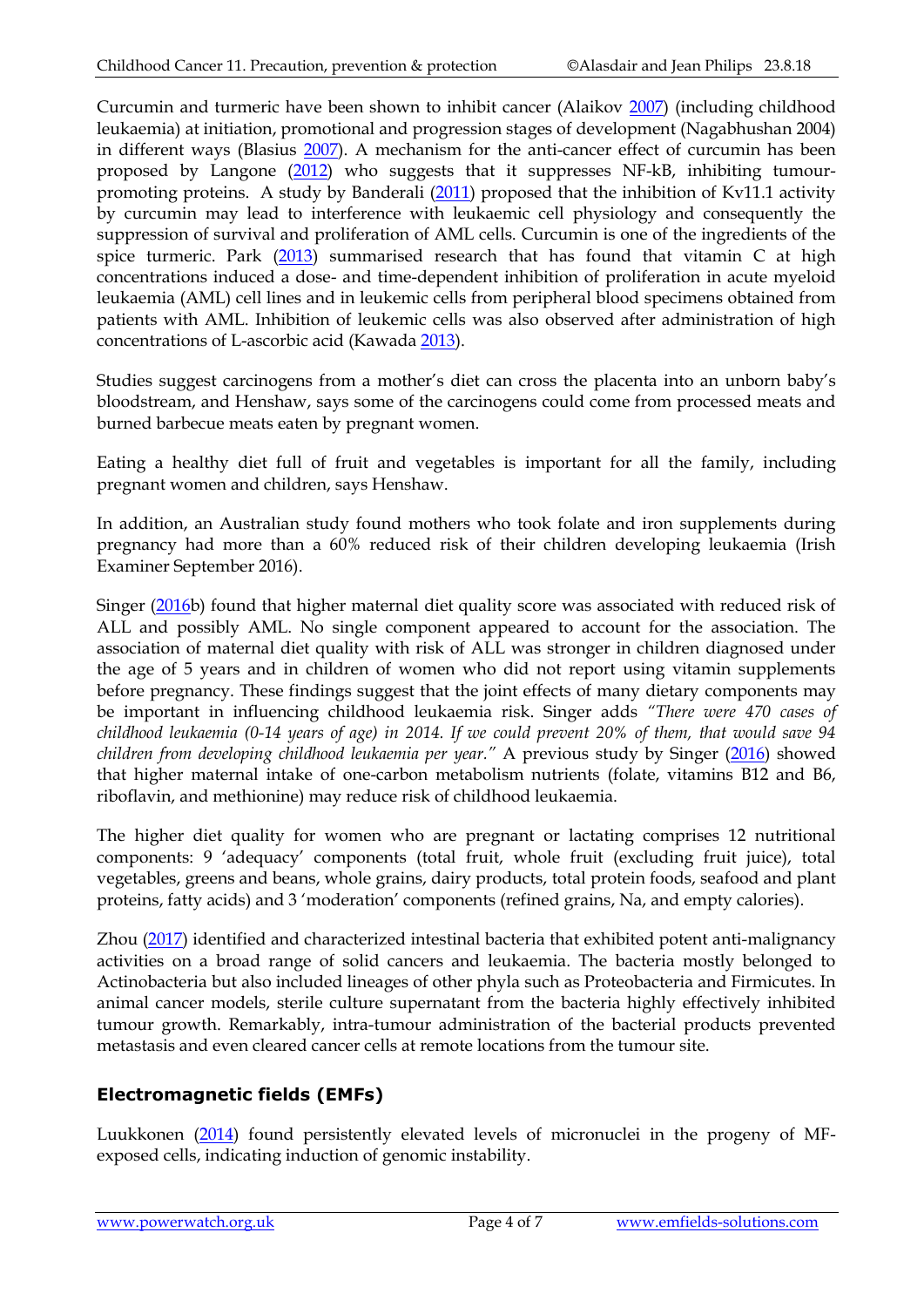## **Ethnicity**

Ma [\(2005\)](http://www.ncbi.nlm.nih.gov/pubmed/16103439) found that parentally reported ear infection during infancy was associated with a significantly reduced risk of ALL in non Hispanic white children. They highlight an important ethnic difference but it is not clear whether this may be due to cultural/environmental factors or biological characteristics.

Asian and mixed-race children were at lower risk of developing brain tumours (Chow [2010\)](http://www.ncbi.nlm.nih.gov/pubmed/20564410), and Hispanic and mixed-race children had a lower risk of developing neuroblastoma.

Many of the factors discussed above shed some insight, perhaps, on the sort of environmental exposures that could be avoided, in order to prevent an increased likelihood of developing cancer and the potential for relapse in children recovering after treatment. The most important factor for survival is the interval between first remission and occurrence of the first relapse (van den Berg [2011\)](http://www.ncbi.nlm.nih.gov/pubmed/21337680).

## **Infection**

Children attending day care (often used as a surrogate for infectious exposure) are less likely to develop leukaemia (Perrillat [2002,](http://www.ncbi.nlm.nih.gov/pubmed/11953850) Jourdan-Da Silva [2004,](http://www.ncbi.nlm.nih.gov/pubmed/14710221) Gilham [2005,](http://www.ncbi.nlm.nih.gov/pubmed/16103439) Ma 2005, Kamper-Jørgensen [2007,](http://www.ncbi.nlm.nih.gov/pubmed/17690702) Urayama [2010\)](http://www.ncbi.nlm.nih.gov/pubmed/20110276), particularly common B-cell precursor ALL (c-ALL) (Urayama [2008\)](http://www.ncbi.nlm.nih.gov/pubmed/18940822), and neuroblastoma (Menegaux [2004\)](http://www.ncbi.nlm.nih.gov/pubmed/15105177). Shaw [\(2006\)](http://www.ncbi.nlm.nih.gov/pubmed/17111258?ordinalpos=11&itool=EntrezSystem2.PEntrez.Pubmed.Pubmed_ResultsPanel.Pubmed_DefaultReportPanel.Pubmed_RVDocSum) found that the risk of a childhood brain tumour was reduced by day care attendance for more than a year.

It was assumed that attendance increased their exposure to infections, strengthening the immune system. In fact any social activity outside the family in the first year of life significantly reduced the risk of ALL (Gilham [2005\),](http://www.ncbi.nlm.nih.gov/pubmed/15849205) and CNS tumours (Spix [2009\)](http://www.ncbi.nlm.nih.gov/pubmed/19890788). Spix found this protective effect continued until the 5th year. Perrillat found that day-care without developing infections, did not offer a protective effect; neither did infections without the day-care, although Canfield [\(2004\)](http://www.ncbi.nlm.nih.gov/pubmed/15520821) did find an effect. Older siblings (Infante-Rivard [2000,](http://www.ncbi.nlm.nih.gov/pubmed/11076669) Jourdan-Da Silva [2004\)](http://www.ncbi.nlm.nih.gov/pubmed/14710221), or the number of infectious episodes *(*Neglia [2000,](http://www.ncbi.nlm.nih.gov/pubmed/10638995) Perrillat [2002\)](http://www.ncbi.nlm.nih.gov/pubmed/11953850) had a protective effect. However, other studies have reported no protective effect (Rosenbaum [2000,](http://www.ncbi.nlm.nih.gov/pubmed/11130619) Cha[n 2002\)](http://www.ncbi.nlm.nih.gov/pubmed/12060313).

The different conclusions may indicate that there are important confounders that have not been adequately considered, or we need to question whether day care attendance is a reliable proxy for infectious exposure.

Rudant [\(2010\)](http://www.ncbi.nlm.nih.gov/pubmed/20807738) found a number of factors which seemed to be protective against the risk of leukaemia that implicated early infections, as factors involved. These included birth order, attendance at a day-care centre before the age of 1, prolonged breastfeeding, repeated early common infections, regular contact with farm animals, frequent farm visits in early life, and a history of asthma or eczema.

The evidence suggests that early childhood infections in general, within the first two years of life, are protective, whereas infections in later life may not be.

## **Lifestyle**

The results of a study by Bellizzi [\(2011\)](http://www.ncbi.nlm.nih.gov/pubmed/21153695) support the hypothesis that early-life exposure to pets, birds and particularly with chickens might be associated with a reduced risk of lymphoma.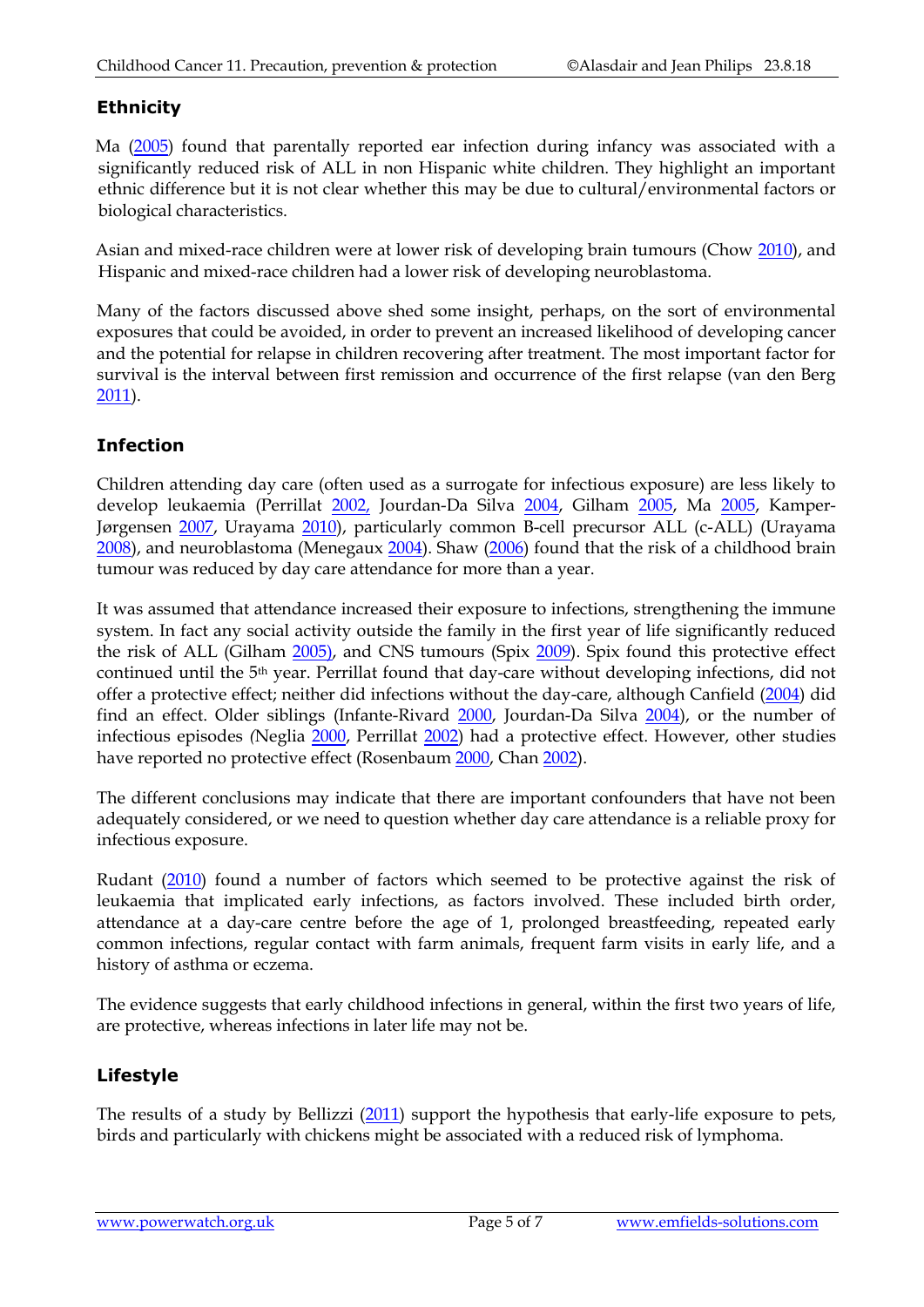Frequent contact with other children when 0-3 years old and ventilation during sleeping in summer were associated with a decreased risk of childhood acute leukaemia (Chen [2015\)](http://www.ncbi.nlm.nih.gov/pubmed/26733137).

#### **Medication use**

Some medications were found to be negatively associated with infant leukaemia (Ross [2003\)](http://www.ncbi.nlm.nih.gov/pubmed/12946039). These were prescribed for a variety of reasons and the mechanism of protection therefore is unclear. Actual medical records were used, so recall bias would have played no part in the findings, except for 'over the counter' medication.

MacArthur [\(2008\)](http://www.ncbi.nlm.nih.gov/pubmed/18079130) found that the use of immunosuppressant medication by children decreased leukaemia risk.

#### **Meditation and Yoga**

Meditation and yoga practice showed a significant decline in levels of oxidative damage to sperm DNA, the adverse effect of tobacco on the paternal genome, after 6 months (Kumar [2015\)](http://www.ncbi.nlm.nih.gov/pubmed/26514476). This effect could be responsible for non-familial sporadic heritable retinoblastoma.

#### **Miscarriage or still birth**

A history of spontaneous abortions was negatively associated with neuroblastoma risk by Munze[r \(2008\).](http://www.ncbi.nlm.nih.gov/pubmed/18042376?ordinalpos=2&itool=EntrezSystem2.PEntrez.Pubmed.Pubmed_ResultsPanel.Pubmed_RVDocSum)

#### **Sun protection**

Children of melanoma survivors are at higher risk than other children of developing melanoma. Melanoma survivors may have a heightened awareness of the importance of their children's sun protection, but their children are not routinely protected. It is suggested that subgroups of survivors could be targeted with interventions to improve sun protection (Trip[p 2016\)](https://www.ncbi.nlm.nih.gov/pubmed/27067306).

#### **Vaccinations**

Pagaoa [\(2011\)](http://www.ncbi.nlm.nih.gov/pubmed/21227448%20) found that some common childhood vaccines (hepatitis B, the inactivated poliovirus vaccine) appeared to be protective against ALL at the population level. Whether this is linked to the issue of infections is unclear, but possible.

Sankaran [\(2016\)](https://www.ncbi.nlm.nih.gov/pubmed/27198935) found a possible protective effect of immunisations against the development of childhood rhabdomyosarcoma (RMS), as long as the immunisation schedule was completed. However, infections did not appear to be associated with childhood RMS. It is unclear what aspects of immunisation were protective.

#### **Vitamins and minerals**

Maternal vitamin supplementation during pregnancy reduced the risk of brain tumours in children under the age of 5. The longer in the pregnancy the supplements were taken, the greater the degree of protection (Preston-Martin [1998\)](http://www.ncbi.nlm.nih.gov/pubmed/9646053?ordinalpos=74&itool=EntrezSystem2.PEntrez.Pubmed.Pubmed_ResultsPanel.Pubmed_DefaultReportPanel.Pubmed_RVDocSum). This may partially make up for what is not available in the diet, but supplementation is not always as usable by the body as vitamins and minerals from natural sources. Any maternal vitamin use during the 6 months before conception through the nursing period was associated with a reduced risk of GCTs (Johnso[n 2009\)](http://www.ncbi.nlm.nih.gov/pubmed/19755653).